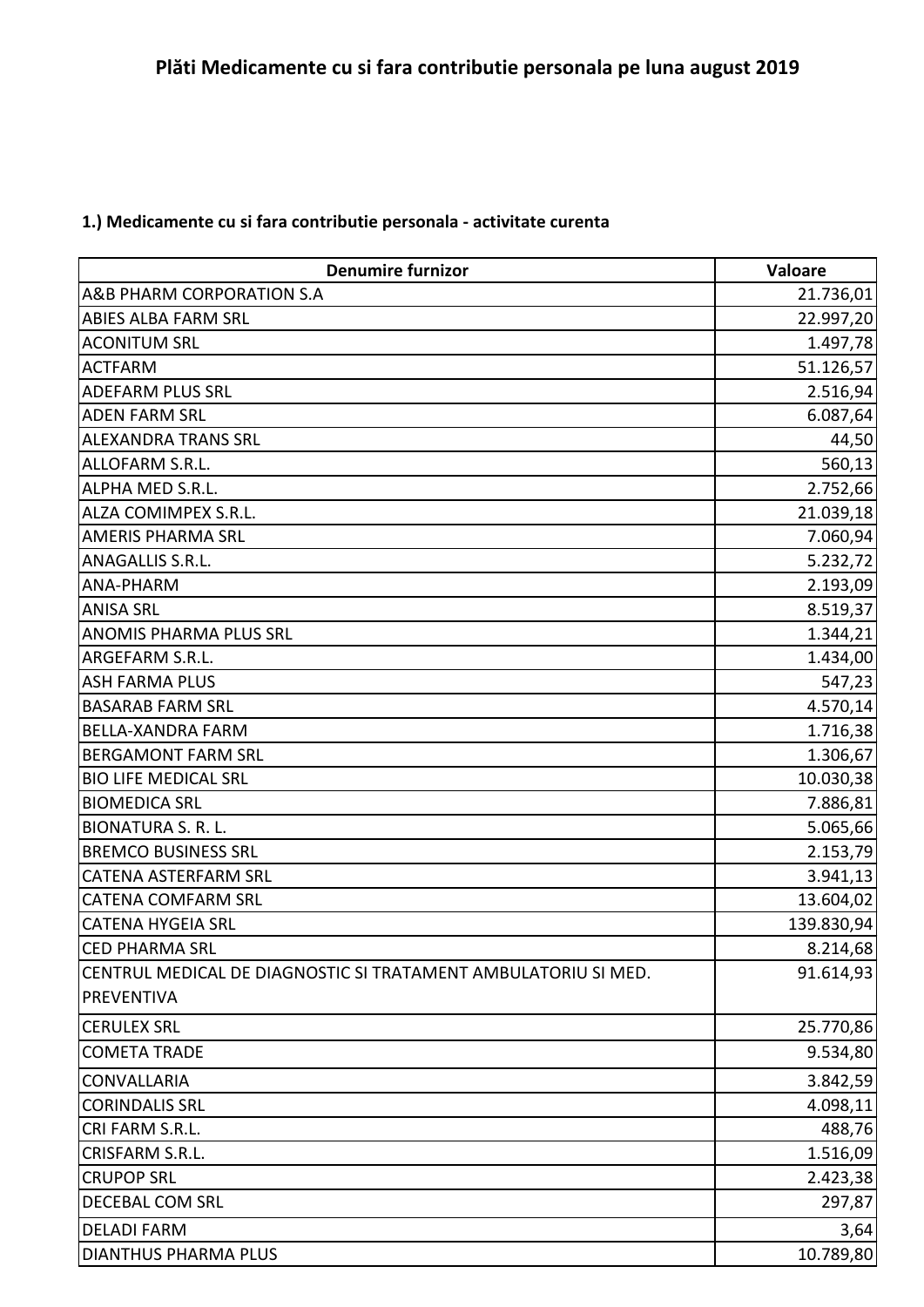| <b>DUCFARM</b>                           | 305.955,93 |
|------------------------------------------|------------|
| <b>EBERS COM SRL</b>                     | 3.725,35   |
| <b>ECCOFARM NOU SRL</b>                  | 90.034,58  |
| <b>ELAGA SRL</b>                         | 7.093,16   |
| <b>ELEN FARM 41 SRL</b>                  | 4.611,82   |
| ELIANA&NICOLETA FARM SRL                 | 13.358,37  |
| ELITE GREENPHARM S.R.L.                  | 15.804,35  |
| <b>ELIXIR SRL</b>                        | 1.591,51   |
| <b>ELLA - ROSE FARM SRL</b>              | 213,05     |
| ELSCYTE S.R.L.                           | 1.754,89   |
| <b>EMAFARM UNIQUE S.R.L.</b>             | 14.968,81  |
| <b>ESCULAP 2 SRL</b>                     | 5.146,82   |
| <b>ESCULAP S.R.L.</b>                    | 3.668,55   |
| <b>EUROFARMA</b>                         | 4.658,22   |
| <b>FARMA FARM SRL</b>                    | 2.339,23   |
| <b>FARMA IMPEX SRL</b>                   | 2.527,28   |
| FARMACEUTICA REMEDIA SA                  | 113.176,76 |
| <b>FARMACIA ANETA S.R.L.</b>             | 22.787,73  |
| FARMACIA BUCURESTI TEHNOPLUS FARM SRL    | 487.993,50 |
| <b>FARMACIA CRING SRL</b>                | 16.845,42  |
| FARMACIA DE LA TARA S.R.L.               | 3.940,44   |
| <b>FARMACIA DENIS SRL</b>                | 9.771,36   |
| <b>FARMACIA DIANA PLUS</b>               | 24.310,76  |
| <b>FARMACIA DOROBANTI</b>                | 20.099,12  |
| <b>FARMACIA ELIANA</b>                   | 2.240,36   |
| <b>FARMACIA FARMATRIS</b>                | 2.883,09   |
| <b>FARMACIA FARMILLA SRL</b>             | 952,23     |
| <b>FARMACIA FIOLY SRL</b>                | 188,79     |
| <b>FARMACIA FORTE VITA FARM</b>          | 67.747,15  |
| <b>FARMACIA GEORGE SRL</b>               | 560,61     |
| <b>FARMACIA HELP FARM SRL</b>            | 162.597,24 |
| <b>FARMACIA IANCULUI 57 SRL</b>          | 29.185,48  |
| FARMACIA INA IMPEX PLUS S.R.L.           | 15.624,45  |
| <b>FARMACIA IRIS VISOI SRL</b>           | 65.882,73  |
| <b>FARMACIA M SRL</b>                    | 3.813,84   |
| FARMACIA MAGNOLIA DC S.R.L.              | 7.647,63   |
| <b>FARMACIA MAKO SRL</b>                 | 3.701,21   |
| <b>FARMACIA MARA</b>                     | 3.855,19   |
| <b>FARMACIA MULTIVITA SRL</b>            | 738,06     |
| <b>FARMACIA NORA</b>                     | 1.289,12   |
| FARMACIA OMNIA S.R.L.                    | 25.727,17  |
| FARMACIA PLURIMEX PARHON S.R.L. / MERCK  | 25.737,59  |
| FARMACIA PLURIMEX TUNARI S.R.L./ MERCK 2 | 132,65     |
| FARMACIA PRIMAVERII S.R.L.               | 1.076,92   |
| <b>FARMACIA REVITALIA SRL</b>            | 19.283,28  |
| FARMACIA SF. ELENA SI SF. GHEORGHE       | 1.393,41   |
| <b>FARMACIA TARSIS</b>                   | 18.697,75  |
| <b>FARMACIA TITAN SRL</b>                | 46.447,59  |
| <b>FARMACIA UNICA SRL</b>                | 7.911,34   |
| FARMACIA VITAMINA ORADEA                 | 2.666,30   |
| <b>FARMAFIL S.R.L.</b>                   | 42.740,44  |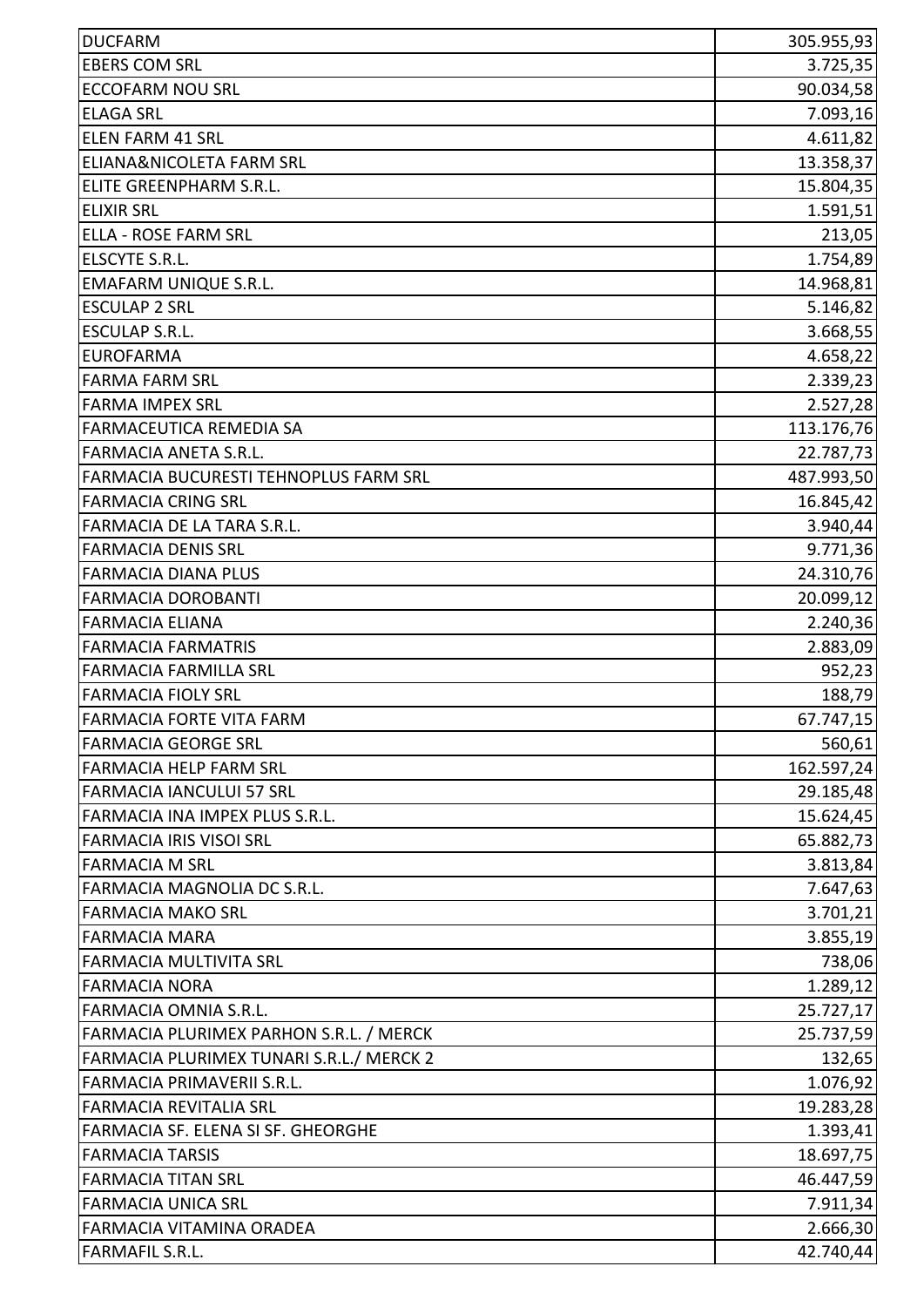| <b>FARMALEX SRL</b>           | 41.449,36  |
|-------------------------------|------------|
| <b>FARMASIB SRL SIBIU</b>     | 18.076,89  |
| <b>FARMAVITA</b>              | 17.596,77  |
| <b>FARMAVITAS S.R.L.</b>      | 1.538,65   |
| <b>FARMELIA SRL</b>           | 14.907,45  |
| <b>FARMEXIM TRADE SRL</b>     | 787,67     |
| <b>FARMIAB</b>                | 245,42     |
| <b>FARMIMPEX SRL</b>          | 138.157,94 |
| <b>FLORA FARM SRL</b>         | 450,98     |
| <b>FLOREDANA FARM SRL</b>     | 7.491,64   |
| <b>GEMA FARM SRL</b>          | 7.975,84   |
| <b>GENERAL NEXT PHARM SRL</b> | 1.227,20   |
| <b>GENERAL SMART FARM</b>     | 14.053,84  |
| <b>GREEN-PHARM S.R.L.</b>     | 1.107,91   |
| HELEN - FARM S.R.L.           | 6.389,20   |
| <b>HELLICONIA SRL</b>         | 4.777,27   |
| HELP FARM PLUS S.R.L.         | 33.562,13  |
| HEPITES FARM S.R.L.           | 5.388,98   |
| <b>HYGEA SRL</b>              | 67.302,91  |
| <b>IDEA MED SRL</b>           | 57.539,18  |
| <b>IEZER FARM SRL</b>         | 106.381,13 |
| <b>ILIRIA SERV SRL</b>        | 19.027,07  |
| <b>INAC CINAFARM S.R.L.</b>   | 11.522,96  |
| <b>IRIS PHARM SRL</b>         | 16.156,67  |
| <b>IRIS SRL</b>               | 5.235,88   |
| JENI-PHARM SRL BUZAU          | 18.066,25  |
| KARIM PHARM/DERYYFARM KARIM   | 30.150,67  |
| KARMINA PLUS S.R.L.           | 992,57     |
| KORONIA FARM                  | 1.513,79   |
| <b>LARA FARM</b>              | 35.024,56  |
| <b>LAVIRA TRANSPORT SRL</b>   | 280.761,54 |
| <b>LENI FARM S.R.L</b>        | 3.596,88   |
| <b>LIMA FARM SRL</b>          | 20.338,17  |
| <b>LONGAVIT SRL</b>           | 5.226,04   |
| <b>LUANA PHARMACY SRL</b>     | 88,91      |
| <b>MAREX SERV SRL</b>         | 1.005,53   |
| MARICONA COMIMPEX S.R.L.      | 13.509,35  |
| <b>MAVIROFARM SRL-D</b>       | 2.326,02   |
| <b>MEDIFARM ALEX SRL</b>      | 1.398,29   |
| MEDIMFARM TOPFARM SA          | 44.871,62  |
| <b>MEDOFARM SRL</b>           | 10.236,65  |
| <b>MED-SERV UNITED SRL</b>    | 107.051,90 |
| MELISSA FARM S.R.L.           | 5.365,85   |
| MINI FARM CONCEPT S.R.L.      | 8.042,34   |
| <b>MIOSOTIS PLUS SRL</b>      | 23.602,57  |
| <b>MIRI FARM SRL</b>          | 18.029,18  |
| <b>MISFARM</b>                | 13.697,50  |
| MOANA MEDICAL S.R.L.          | 30.470,27  |
| <b>MORENA FARM SRL</b>        | 1.127,04   |
| <b>NATALIA FARM S.R.L</b>     | 552,67     |
| <b>NATURA SRL</b>             | 33.592,67  |
|                               |            |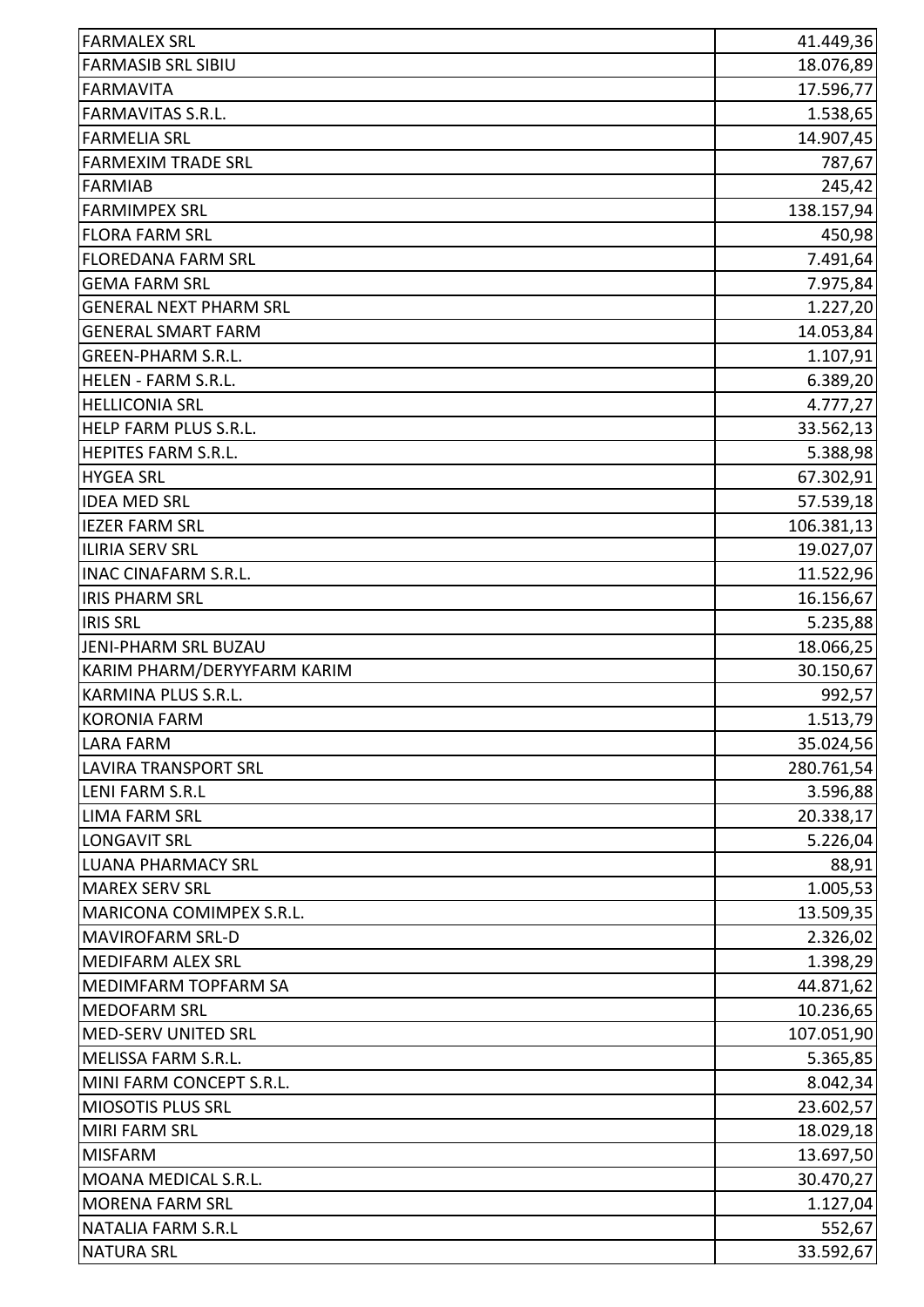| <b>NEED FARM SRL</b>                     | 7.481,00   |
|------------------------------------------|------------|
| <b>NERTERA FARM SRL</b>                  | 1.618,26   |
| NICORA COMPANY SRL                       | 3.227,98   |
| <b>NORDFARM 8</b>                        | 4.389,72   |
| NOVOFARM S.R.L.                          | 42.608,70  |
| OLFARM S.A.                              | 1.539,84   |
| OLI RA FARM S.R.L.                       | 12.184,03  |
| PAEONIA COM S.R.L.                       | 10.160,80  |
| PANACEEA PHARM SRL                       | 3.506,61   |
| PANPHARMA MED                            | 2.693,94   |
| PERLA WAREHOUSE                          | 816,10     |
| <b>PEX SRL</b>                           | 3.158,95   |
| PHARMA PRO EXPRES                        | 12.268,79  |
| PHARMACIA A.D.M. 2000 S.R.L.             | 54.335,68  |
| PHARMACY SRL CONSTANTA                   | 45.202,11  |
| PHARMA-PLANT IMPEX SRL                   | 7.426,15   |
| PROCLINIC S.R.L.                         | 17.077,69  |
| PROFESSIONAL FARMA LINE S.R.L.           | 37.540,34  |
| PROXI-PHARM S.R.L.                       | 7.214,06   |
| <b>REMEDIUM SRL</b>                      | 2.866,16   |
| <b>REMEDIUM SRL</b>                      | 6.509,17   |
| <b>REMIRO FARM SRL</b>                   | 13.151,38  |
| <b>RODIA SRL</b>                         | 3.136,89   |
| ROM-GAL-LEADER S.R.L.                    | 12.172,20  |
| <b>ROPHARMA</b>                          | 195.962,99 |
| <b>S.C FARMACIA FILANTROPIA SRL</b>      | 17.856,84  |
| S.C HERA FARM S.R.L.                     | 4.953,60   |
| S.C METAFARM S.R.L.                      | 44.054,52  |
| lS.C. 2M PHARMA S.R.L                    | 1.371,94   |
| S.C. 3F FARMACIE FARMEC FRUMUSETE S.R.L. | 345,84     |
| S.C. ACTION C PRODIMPEX S.R.L.           | 20.486,93  |
| S.C. AKTIS S.R.L.                        | 26.516,76  |
| S.C. ALICAT GRUP S.R.L.                  | 29.462,12  |
| S.C. ALMA MATER FARMACIE S.R.L.          | 34.008,31  |
| S.C. ANDREEFARM S.R.L.                   | 1.206,22   |
| S.C. APOTECA FARMACIE S.R.L.             | 66.397,82  |
| S.C. APRIL FARMEXIM S.R.L.               | 6.818,37   |
| S.C. AQUA PHARM CONSULTING S.R.L.        | 2.196,56   |
| S.C. ARESDONA S.R.L                      | 6.625,80   |
| S.C. ARNICA IMPEX S.R.L.                 | 51.234,32  |
| S.C. ARNICA S.R.L.                       | 10.839,71  |
| S.C. ARSENE S.R.L.                       | 55.580,40  |
| S.C. ATMAN PROD COM S.R.L.               | 2.981,27   |
| S.C. BIOS-FARM S.R.L.                    | 11.800,04  |
| S.C. BIOSPECTRUM S.R.L.                  | 5.049,17   |
| S.C. BUJOR FARM S.R.L.                   | 7.332,56   |
| S.C. CALIN FARM S.R.L.                   | 4.946,60   |
| S.C. CAMPHORA S.R.L.                     | 4.045,78   |
| S.C. CATENA NINA S.R.L.                  | 13.717,79  |
| S.C. CHIRMIS FARMIMPEX S.R.L.            | 12.235,77  |
| S.C. CHRIS PHARMA S.R.L.                 | 6.743,32   |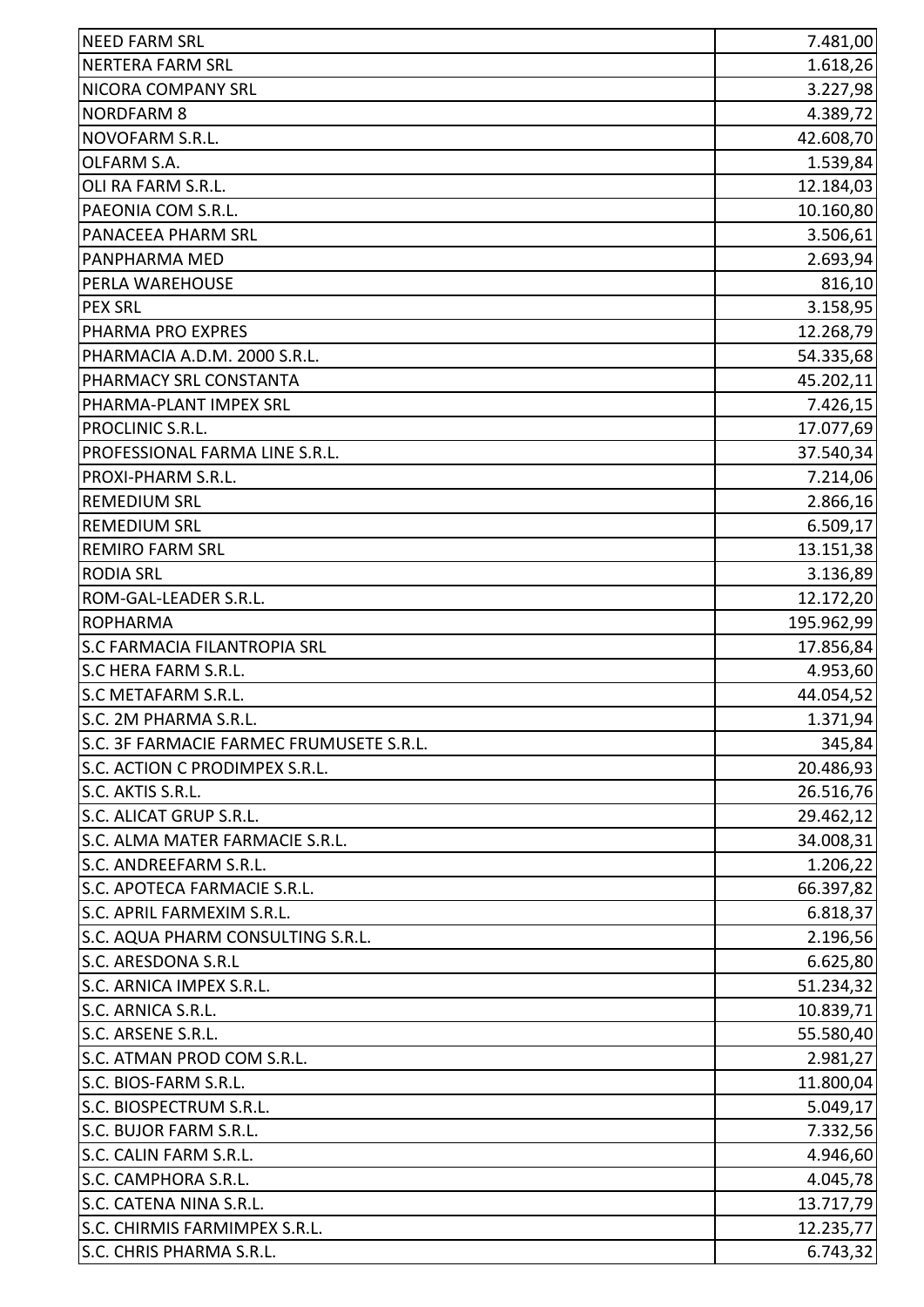| <b>S.C. COMAY SRL</b>                   | 29.611,42  |
|-----------------------------------------|------------|
| S.C. CONVALARIA S.R.L.                  | 1.926,30   |
| S.C. CRAITA SILVA IMPEX S.R.L.          | 8.558,94   |
| S.C. CRISEN FARM S.R.L.                 | 3.568,59   |
| S.C. CYNARA FARM-IMPEX SRL              | 35.328,36  |
| S.C. DEMETRA PHARM S.R.L.               | 18.741,10  |
| S.C. DERYYFARM 2000 S.R.L.              | 10.403,50  |
| S.C. DEXTER INVEST S.R.L.               | 51.134,71  |
| <b>S.C. DIANA ALEXANDRU SRL</b>         | 24.444,97  |
| S.C. DORA FARM S.R.L.                   | 1.546,29   |
| S.C. ELEFARM S.R.L.                     | 4.592,29   |
| S.C. ELISAN FARM S.R.L.                 | 10.405,10  |
| S.C. FARM MOND S.R.L.                   | 3.276,54   |
| S.C. FARM SANDORIA S.R.L.               | 1.195,52   |
| S.C. FARM SEMPERVIVI S.R.L.             | 360,85     |
| <b>S.C. FARMA MED SRL</b>               | 7.043,25   |
| S.C. FARMA RODITRIX S.R.L.              | 5.436,19   |
| S.C. FARMACEUTICA ARGESFARM S.A.        | 393.628,56 |
| S.C. FARMACIA ACSADEMIA S.R.L.          | 78.278,41  |
| S.C. FARMACIA ALCOR S.R.L.              | 49.149,73  |
| S.C. FARMACIA ALGEVITA S.R.L.           | 2.286,55   |
| S.C. FARMACIA BAJAN S.R.L.              | 29.641,39  |
| S.C. FARMACIA BARNA S.R.L.              | 1.924, 23  |
| S.C. FARMACIA CARITAS S.R.L             | 3.855,80   |
| S.C. FARMACIA DIANA S.R.L.              | 11.022,50  |
| S.C. FARMACIA ELENA S.R.L.              | 1.079,20   |
| <b>S.C. FARMACIA ESCULAP SRL</b>        | 10.841,95  |
| S.C. FARMACIA KAISER S.R.L.             | 3.334,46   |
| S.C. FARMACIA MENTONA S.R.L             | 2.147,97   |
| S.C. FARMACIA PADURARU S.R.L.           | 22,05      |
| S.C. FARMACIA PISCULUI S.R.L            | 52.867,27  |
| S.C. FARMACIA SFINTA ECATERINA S.R.L.   | 155.189,65 |
| S.C. FARMACIA SIC VOLO SRL              | 25.443,64  |
| S.C. FARMACIA SURA MARE S.R.L.          | 5.849,30   |
| S.C. FARMACIA TEI S.R.L.                | 825.886,00 |
| S.C. FARMACIA VIVIANA S.R.L.            | 41.877,28  |
| S.C. FARMA-COM-IULIA S.R.L.             | 73.863,96  |
| <b>S.C. FARMALEX S.R.L</b>              | 33.457,19  |
| S.C. FARMNICOL S.R.L.                   | 61.692,20  |
| S.C. FLORIS S.R.L.                      | 1.197,00   |
| S.C. GEDEON RICHTER FARMACIA S.A        | 263.429,26 |
| <b>S.C. GEONET SRL</b>                  | 64.436,43  |
| S.C. HIPOCRAT-PLUS S.R.L.               | 4.829,54   |
| S.C. HUMANITAS C.D. S.R.L.              | 1.093,87   |
| S.C. HUMANITAS FARM S.R.L.              | 3.924,99   |
| S.C. HYGEEA PHARM S.R.L                 | 11.420,82  |
| S.C. HYPERICI S.R.L.                    | 50.067,60  |
| S.C. IATROFARM S.R.L.                   | 11.331,87  |
| S.C. INAFARM STAR S.R.L.                | 10.800,90  |
| S.C. JOJOFARM S.R.L.                    | 48.738,48  |
| S.C. LABORATOR GALENIC SANATATEA S.R.L. | 829,88     |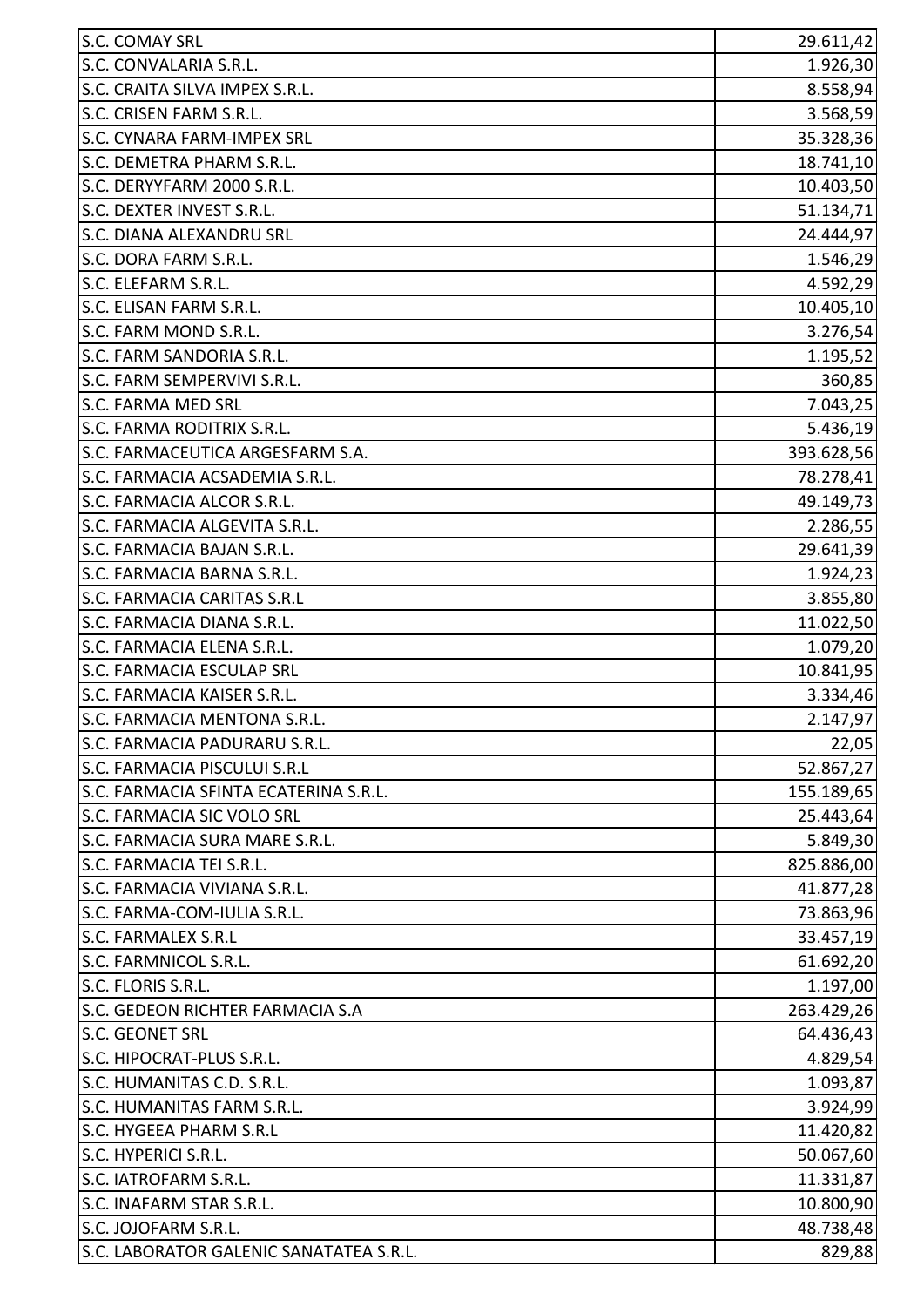| S.C. MAGIC FARM S.R.L.<br>S.C. MEDICA FARM S.R.L.<br><b>S.C. MINI-FARM SRL</b><br>S.C. MONIX FARM S.R.L.<br>4.139,61<br>S.C. PANACEEA COM S.R.L.<br><b>S.C. PHARMA SIG SRL</b><br>11.659,54<br>940,69<br>12.053,63<br>785,44<br>S.C. PRIMAPHARM S.R.L.<br>9.309,78<br>S.C. PURSANTE S.R.L.<br>31.428,71<br>13.696,72<br>S.C. RADIX PHARMA S.R.L.<br>23.563,90<br>9.090,40<br>S.C. REMEDIA FARM S.R.L.<br>581,20<br>20.829,55<br>6.412,11<br>4.035,47<br>897.608,07<br><b>S.C. SALVATOR</b><br>S.C. SARAMED S.R.L.<br>S.C. TACOMI IMPEX S.R.L.<br>S.C. UNIVERSAL FARMA S.R.L.<br>7.132,90<br>S.C. VICKFARM S.R.L.<br>31.141,24<br>S.C. VISCUM SRL<br>66.538,26<br>S.C. VITAFARM PLUS S.R.L.<br>36.968,62<br>S.C. VITAL FARM S.R.L.<br>451.001,42<br>S.C.ADONIS IMPORT EXPORT S.R.L.<br>S.C.AL SHEFA FARM S.R.L.<br>S.C.BALSAM S.R.L.<br>S.C.CLUB CAFE GALA S.R.L.<br>S.C.CONSFARM S.R.L.<br>20.067,38<br>S.C.ELENFARM S.R.L.<br>S.C.FARMACIA FLORINA S.R.L.<br>S.C.FARMACIA HEPITES S.R.L.<br>S.C.FARMACIA TREI F S.R.L.<br>S.C.FARMACIA TUNDE S.R.L.<br>S.C.FARMAS MED S.R.L. | <b>S.C. LAURA CONS S.R.L</b>          | 8.446,57   |
|-------------------------------------------------------------------------------------------------------------------------------------------------------------------------------------------------------------------------------------------------------------------------------------------------------------------------------------------------------------------------------------------------------------------------------------------------------------------------------------------------------------------------------------------------------------------------------------------------------------------------------------------------------------------------------------------------------------------------------------------------------------------------------------------------------------------------------------------------------------------------------------------------------------------------------------------------------------------------------------------------------------------------------------------------------------------------------|---------------------------------------|------------|
|                                                                                                                                                                                                                                                                                                                                                                                                                                                                                                                                                                                                                                                                                                                                                                                                                                                                                                                                                                                                                                                                               | S.C. LETI-FARM 2000 S.R.L.            | 741,26     |
|                                                                                                                                                                                                                                                                                                                                                                                                                                                                                                                                                                                                                                                                                                                                                                                                                                                                                                                                                                                                                                                                               | <b>S.C. LIBRO PHARMA SRL</b>          | 13.169,48  |
|                                                                                                                                                                                                                                                                                                                                                                                                                                                                                                                                                                                                                                                                                                                                                                                                                                                                                                                                                                                                                                                                               |                                       | 8.528,94   |
|                                                                                                                                                                                                                                                                                                                                                                                                                                                                                                                                                                                                                                                                                                                                                                                                                                                                                                                                                                                                                                                                               | <b>S.C. MASTER FARM S.R.L</b>         | 26.370,05  |
|                                                                                                                                                                                                                                                                                                                                                                                                                                                                                                                                                                                                                                                                                                                                                                                                                                                                                                                                                                                                                                                                               |                                       | 13.787,31  |
|                                                                                                                                                                                                                                                                                                                                                                                                                                                                                                                                                                                                                                                                                                                                                                                                                                                                                                                                                                                                                                                                               | S.C. MIDOFARM S.R.L.                  | 9.739,82   |
|                                                                                                                                                                                                                                                                                                                                                                                                                                                                                                                                                                                                                                                                                                                                                                                                                                                                                                                                                                                                                                                                               | S.C. MINERVA FARMACIE S.R.L.          | 64.556,62  |
|                                                                                                                                                                                                                                                                                                                                                                                                                                                                                                                                                                                                                                                                                                                                                                                                                                                                                                                                                                                                                                                                               |                                       | 116.366,57 |
|                                                                                                                                                                                                                                                                                                                                                                                                                                                                                                                                                                                                                                                                                                                                                                                                                                                                                                                                                                                                                                                                               |                                       | 65,23      |
|                                                                                                                                                                                                                                                                                                                                                                                                                                                                                                                                                                                                                                                                                                                                                                                                                                                                                                                                                                                                                                                                               | <b>S.C. MORPHEUS SRL</b>              | 6.762,66   |
|                                                                                                                                                                                                                                                                                                                                                                                                                                                                                                                                                                                                                                                                                                                                                                                                                                                                                                                                                                                                                                                                               | <b>S.C. OLLY PHARM BIO SRL</b>        | 985,47     |
|                                                                                                                                                                                                                                                                                                                                                                                                                                                                                                                                                                                                                                                                                                                                                                                                                                                                                                                                                                                                                                                                               | S.C. ORBIT 93 S.R.L.                  |            |
|                                                                                                                                                                                                                                                                                                                                                                                                                                                                                                                                                                                                                                                                                                                                                                                                                                                                                                                                                                                                                                                                               |                                       | 2.228,61   |
|                                                                                                                                                                                                                                                                                                                                                                                                                                                                                                                                                                                                                                                                                                                                                                                                                                                                                                                                                                                                                                                                               |                                       |            |
|                                                                                                                                                                                                                                                                                                                                                                                                                                                                                                                                                                                                                                                                                                                                                                                                                                                                                                                                                                                                                                                                               | S.C. PHARMAPLUS S.R.L.                |            |
|                                                                                                                                                                                                                                                                                                                                                                                                                                                                                                                                                                                                                                                                                                                                                                                                                                                                                                                                                                                                                                                                               | S.C. PLESEA MOCANU SANTEFARM S.R.L.   |            |
|                                                                                                                                                                                                                                                                                                                                                                                                                                                                                                                                                                                                                                                                                                                                                                                                                                                                                                                                                                                                                                                                               | S.C. PLURIACTIV EXPERT S.R.L.         |            |
|                                                                                                                                                                                                                                                                                                                                                                                                                                                                                                                                                                                                                                                                                                                                                                                                                                                                                                                                                                                                                                                                               |                                       |            |
|                                                                                                                                                                                                                                                                                                                                                                                                                                                                                                                                                                                                                                                                                                                                                                                                                                                                                                                                                                                                                                                                               |                                       |            |
|                                                                                                                                                                                                                                                                                                                                                                                                                                                                                                                                                                                                                                                                                                                                                                                                                                                                                                                                                                                                                                                                               | S.C. RA SRL                           |            |
|                                                                                                                                                                                                                                                                                                                                                                                                                                                                                                                                                                                                                                                                                                                                                                                                                                                                                                                                                                                                                                                                               |                                       |            |
|                                                                                                                                                                                                                                                                                                                                                                                                                                                                                                                                                                                                                                                                                                                                                                                                                                                                                                                                                                                                                                                                               | S.C. REDFARM S.R.L.                   |            |
|                                                                                                                                                                                                                                                                                                                                                                                                                                                                                                                                                                                                                                                                                                                                                                                                                                                                                                                                                                                                                                                                               |                                       |            |
|                                                                                                                                                                                                                                                                                                                                                                                                                                                                                                                                                                                                                                                                                                                                                                                                                                                                                                                                                                                                                                                                               | S.C. REVITAL S.R.L.                   |            |
|                                                                                                                                                                                                                                                                                                                                                                                                                                                                                                                                                                                                                                                                                                                                                                                                                                                                                                                                                                                                                                                                               | S.C. ROM FARM CRIS S.R.L.             |            |
|                                                                                                                                                                                                                                                                                                                                                                                                                                                                                                                                                                                                                                                                                                                                                                                                                                                                                                                                                                                                                                                                               | S.C. ROM-DIGI-FARM S.R.L.             |            |
|                                                                                                                                                                                                                                                                                                                                                                                                                                                                                                                                                                                                                                                                                                                                                                                                                                                                                                                                                                                                                                                                               | S.C. ROYAL MAR S.R.L.                 | 7.812,30   |
|                                                                                                                                                                                                                                                                                                                                                                                                                                                                                                                                                                                                                                                                                                                                                                                                                                                                                                                                                                                                                                                                               | S.C. S.I.E.P.C.O.F.A.R. S.A.          |            |
|                                                                                                                                                                                                                                                                                                                                                                                                                                                                                                                                                                                                                                                                                                                                                                                                                                                                                                                                                                                                                                                                               |                                       | 21.977,46  |
|                                                                                                                                                                                                                                                                                                                                                                                                                                                                                                                                                                                                                                                                                                                                                                                                                                                                                                                                                                                                                                                                               |                                       | 4.960,52   |
|                                                                                                                                                                                                                                                                                                                                                                                                                                                                                                                                                                                                                                                                                                                                                                                                                                                                                                                                                                                                                                                                               |                                       | 28.055,16  |
|                                                                                                                                                                                                                                                                                                                                                                                                                                                                                                                                                                                                                                                                                                                                                                                                                                                                                                                                                                                                                                                                               | S.C. TRI FARM S.R.L.                  | 80.024,68  |
|                                                                                                                                                                                                                                                                                                                                                                                                                                                                                                                                                                                                                                                                                                                                                                                                                                                                                                                                                                                                                                                                               |                                       | 4.394,76   |
|                                                                                                                                                                                                                                                                                                                                                                                                                                                                                                                                                                                                                                                                                                                                                                                                                                                                                                                                                                                                                                                                               |                                       |            |
|                                                                                                                                                                                                                                                                                                                                                                                                                                                                                                                                                                                                                                                                                                                                                                                                                                                                                                                                                                                                                                                                               | S.C. VIOFARM S.R.L.                   |            |
|                                                                                                                                                                                                                                                                                                                                                                                                                                                                                                                                                                                                                                                                                                                                                                                                                                                                                                                                                                                                                                                                               |                                       |            |
|                                                                                                                                                                                                                                                                                                                                                                                                                                                                                                                                                                                                                                                                                                                                                                                                                                                                                                                                                                                                                                                                               |                                       |            |
|                                                                                                                                                                                                                                                                                                                                                                                                                                                                                                                                                                                                                                                                                                                                                                                                                                                                                                                                                                                                                                                                               |                                       |            |
|                                                                                                                                                                                                                                                                                                                                                                                                                                                                                                                                                                                                                                                                                                                                                                                                                                                                                                                                                                                                                                                                               |                                       | 9.507,44   |
|                                                                                                                                                                                                                                                                                                                                                                                                                                                                                                                                                                                                                                                                                                                                                                                                                                                                                                                                                                                                                                                                               |                                       | 40.472,24  |
|                                                                                                                                                                                                                                                                                                                                                                                                                                                                                                                                                                                                                                                                                                                                                                                                                                                                                                                                                                                                                                                                               |                                       | 26.038,91  |
|                                                                                                                                                                                                                                                                                                                                                                                                                                                                                                                                                                                                                                                                                                                                                                                                                                                                                                                                                                                                                                                                               |                                       | 194.100,24 |
|                                                                                                                                                                                                                                                                                                                                                                                                                                                                                                                                                                                                                                                                                                                                                                                                                                                                                                                                                                                                                                                                               |                                       | 22.915,96  |
|                                                                                                                                                                                                                                                                                                                                                                                                                                                                                                                                                                                                                                                                                                                                                                                                                                                                                                                                                                                                                                                                               |                                       |            |
|                                                                                                                                                                                                                                                                                                                                                                                                                                                                                                                                                                                                                                                                                                                                                                                                                                                                                                                                                                                                                                                                               | S.C.FARM IMPLANT IMPORT-EXPORT S.R.L. | 18.586,06  |
|                                                                                                                                                                                                                                                                                                                                                                                                                                                                                                                                                                                                                                                                                                                                                                                                                                                                                                                                                                                                                                                                               |                                       | 521,64     |
|                                                                                                                                                                                                                                                                                                                                                                                                                                                                                                                                                                                                                                                                                                                                                                                                                                                                                                                                                                                                                                                                               |                                       | 21.979,96  |
|                                                                                                                                                                                                                                                                                                                                                                                                                                                                                                                                                                                                                                                                                                                                                                                                                                                                                                                                                                                                                                                                               |                                       | 22.599,44  |
|                                                                                                                                                                                                                                                                                                                                                                                                                                                                                                                                                                                                                                                                                                                                                                                                                                                                                                                                                                                                                                                                               |                                       | 270,83     |
|                                                                                                                                                                                                                                                                                                                                                                                                                                                                                                                                                                                                                                                                                                                                                                                                                                                                                                                                                                                                                                                                               |                                       | 11.743,48  |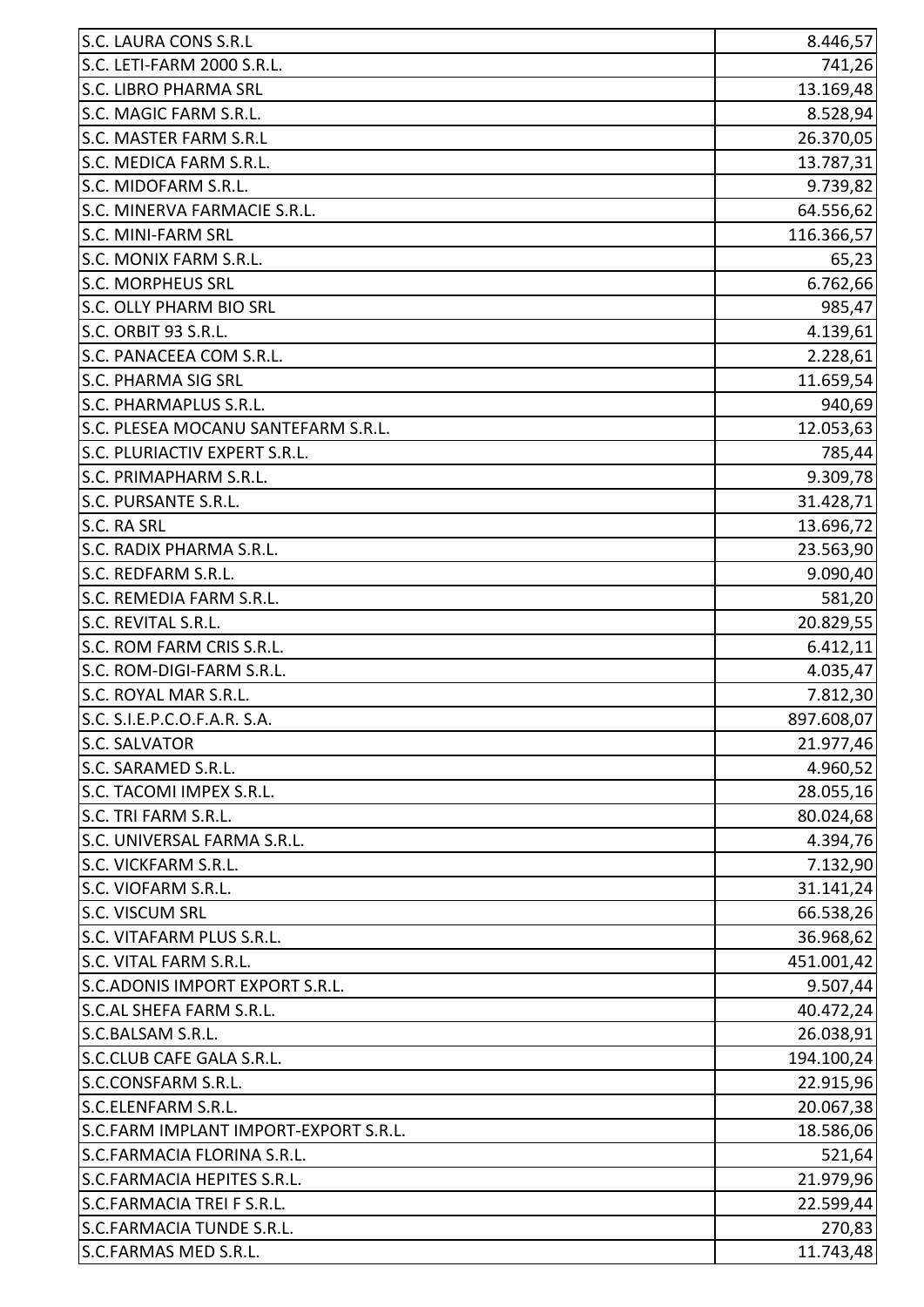| S.C.FLORES S.R.L.                   | 27.875,86  |
|-------------------------------------|------------|
| S.C.FOCUS MED PLUS S.R.L.           | 1.402,25   |
| <b>S.C.GEDAFARM S.R.L</b>           | 22.873,26  |
| S.C.GENTIANA S.R.L.                 | 17.050,47  |
| S.C.GEOFARM S.R.L.                  | 5.869,63   |
| S.C.HELENA S.R.L.                   | 760,15     |
| S.C.HIPOCRAT 2 S.R.L.               | 30.006,19  |
| S.C.MEDSANTIF PLUS S.R.L.           | 37.279,49  |
| S.C.NIDOFARM S.R.L.                 | 1.848,22   |
| S.C.OPTI FARM S.R.L.                | 71.578,51  |
| S.C.OPTIFARM S.R.L.                 | 15.498,17  |
| S.C.PARA-FARM S.R.L.                | 2.470,41   |
| <b>S.C.PETRY FARM S.R.L.</b>        | 2.381,40   |
| S.C.PHARMA PLUS S.R.L.              | 7.581,79   |
| S.C.PHARMACON MEDATENA S.R.L.       | 34.928,82  |
| S.C.RETRO BUTIQUE SAMANTHA S.R.L.   | 7.449,69   |
| <b>S.C.STEFY FARM S.R.L.</b>        | 33.207,72  |
| S.C.UNICA S.R.L.                    | 2.384,29   |
| S.C.Z FARM S.R.L.                   | 15.466,64  |
| <b>SALOFARM S.R.L.</b>              | 1.738,90   |
| SAMI IMPEX 94 S.R.L.                | 94.874,61  |
| <b>SANIMEX SRL</b>                  | 2.951,25   |
| <b>SANMIN MEDICAL SRL</b>           | 3.454,58   |
| <b>SC 2NA FARM SRL</b>              | 136.534,12 |
| <b>SC A&amp;A LONGAVIT SRL IASI</b> | 37.933,85  |
| <b>SC ADONIS SRL CONSTANTA</b>      | 15.851,70  |
| <b>SC AIS PHARMA S.R.L.</b>         | 68.987,30  |
| <b>SC ALCRIS FARM SRL</b>           | 26.176,07  |
| <b>SC ALERTA SRL</b>                | 1.682,18   |
| SC ALMA FARM COM 95 S.R.L.          | 3.416,03   |
| <b>SC ALOPATIA SRL</b>              | 68.770,37  |
| <b>SC ANCA FARM SRL</b>             | 26.697,92  |
| <b>SC ANDSER MEDICA SRL</b>         | 20.260,62  |
| <b>SC ARCATIM SA TIMISOARA</b>      | 87.616,50  |
| <b>SC ART FARM SRL</b>              | 7.402,02   |
| <b>SC ASCLEPYOS SRL</b>             | 5.313,37   |
| <b>SC BABY FARM SRL</b>             | 66.022,00  |
| <b>SC BELLADONNA PHARM SRL</b>      | 7.323,22   |
| <b>SC BRIFARM S.A</b>               | 35.578,93  |
| <b>SC CASA DAMAJ SRL</b>            | 1.517,90   |
| <b>SC CATENA AVAFARM SRL</b>        | 16.300,78  |
| <b>SC COSMOPOLITAN IMPEX SRL</b>    | 53.723,35  |
| <b>SC ECOFARMACIA NETWORK SRL</b>   | 31.730,76  |
| <b>SC ELIXIR SRL</b>                | 20.227,33  |
| <b>SC ELMAFARM SRL</b>              | 17.625,73  |
| <b>SC ESTER FARM SRL</b>            | 31.352,19  |
| <b>SC EUROSANTIS SRL CONSTANTA</b>  | 4.167,07   |
| <b>SC EVA MEDICAL FARM SRL</b>      | 28.922,21  |
| <b>SC EXTRA FARM ACD S.R.L.</b>     | 10.125,84  |
| <b>SC FARM GALENUS SA SATU MARE</b> | 6.120,06   |
| <b>SC FARMACIA ADONIS PLUS SRL</b>  | 21.254,31  |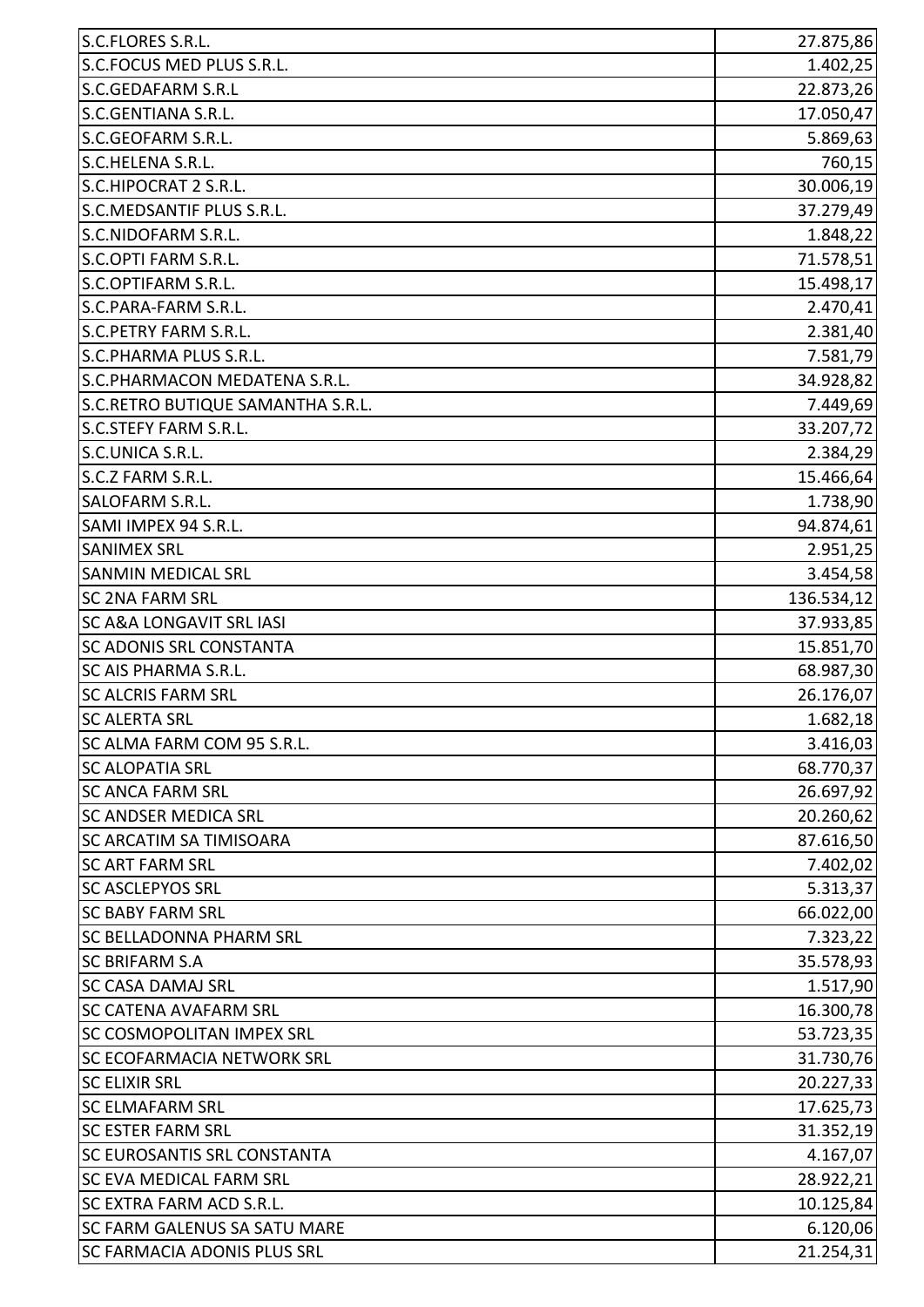| <b>SC FARMACIA ANA-MARIA SRL</b>   | 1.457,62   |
|------------------------------------|------------|
| <b>SC FARMACIA AVICENNA SRL</b>    | 8.105,65   |
| <b>SC FARMACIA BALSAM SRL ARAD</b> | 3.909,39   |
| <b>SC FARMACIA DELIA</b>           | 655,04     |
| <b>SC FARMACIA ETELKA SRL</b>      | 26.498,63  |
| <b>SC FARMACIA FARMEX DL SRL</b>   | 97.341,30  |
| <b>SC FARMACIA FLORA SRL</b>       | 42.028,47  |
| <b>SC FARMACIA LELIA SRL</b>       | 5.326,78   |
| <b>SC FARMACIA MATERNA SRL</b>     | 37.343,92  |
| <b>SC FARMACIA MIRUNA SRL</b>      | 4.447,29   |
| <b>SC FARMACIA TEILOR SRL</b>      | 77.206,93  |
| <b>SC FARMACIA TRIF IMPEX SRL</b>  | 3.552,69   |
| <b>SC FARMACIA VITAL IMPEX SRL</b> | 15.046,97  |
| <b>SC FARMACOM S.A.</b>            | 22.751,20  |
| <b>SC FARMARION PLUS SRL</b>       | 15.799,74  |
| <b>SC FARMGRIG SRL</b>             | 1.704,36   |
| SC FARM-ZOO-STAR SRL               | 15.062,15  |
| <b>SC FASTPHARM SRL</b>            | 10.480,79  |
| <b>SC FEDRA SRL TULCEA</b>         | 5.927,88   |
| <b>SC FLORA PLUS SRL</b>           | 5.864,66   |
| <b>SC GENERAL TRANSCOM SRL</b>     | 12.750,86  |
| <b>SC GET-FARM SRL CARACAL</b>     | 8.015,80   |
| <b>SC GIA DISTRI MED SRL</b>       | 220,86     |
| <b>SC GIFARM SRL</b>               | 7.250,55   |
| <b>SC HEDERA HELIX FARM SRL</b>    | 7.462,34   |
| <b>SC HELP NET FARMA SA</b>        | 667.020,03 |
| <b>SC HEPITES SRL</b>              | 1.027,96   |
| <b>SC HYGIEIA SRL BISTRITA</b>     | 12.155,54  |
| SC INDIGO 2000 SRL                 | 7.276,07   |
| <b>SC IVONA FARM SRL</b>           | 19.307,43  |
| <b>SC LARIFARM SRL</b>             | 23.421,84  |
| <b>SC LONGAVIT SRL</b>             | 39.515,74  |
| <b>SC MEDAIDA FARM SRL</b>         | 582,44     |
| <b>SC MEDICA FARMADIN SRL</b>      | 394,40     |
| <b>SC MEDICAL FARM SRL</b>         | 54.966,57  |
| <b>SC MEDIFARM SRL FAGARAS</b>     | 525,92     |
| <b>SC MEDIFLORA SRL</b>            | 2.043,96   |
| <b>SC MONA SRL PITESTI</b>         | 1.876,81   |
| <b>SC MYOSOTIS SRL</b>             | 144.289,70 |
| <b>SC NIROS PHARMA PLUS SRL</b>    | 15.068,96  |
| <b>SC OMNIA-PLUS SRL</b>           | 24.476,10  |
| <b>SC PHARMA LIFE SRL</b>          | 2.553,88   |
| <b>SC PHARMEDICUM SRL</b>          | 6.043, 19  |
| <b>SC POPINA PRODIMPEX SRL</b>     | 5.982,09   |
| <b>SC REMEDIA SRL TIMISOARA</b>    | 10.639,16  |
| <b>SC REMEDIUM FARM SRL CLUJ</b>   | 197.634,76 |
| <b>SC RODAFARM IMPEX SRL</b>       | 8.135,27   |
| <b>SC ROMFARM SA</b>               | 509,19     |
| <b>SC SALDOVIN COMP SRL</b>        | 3.205,51   |
| <b>SC SALVOFARM ZALAU</b>          | 16.322,42  |
| <b>SC SANOFARM SRL</b>             | 38.363,26  |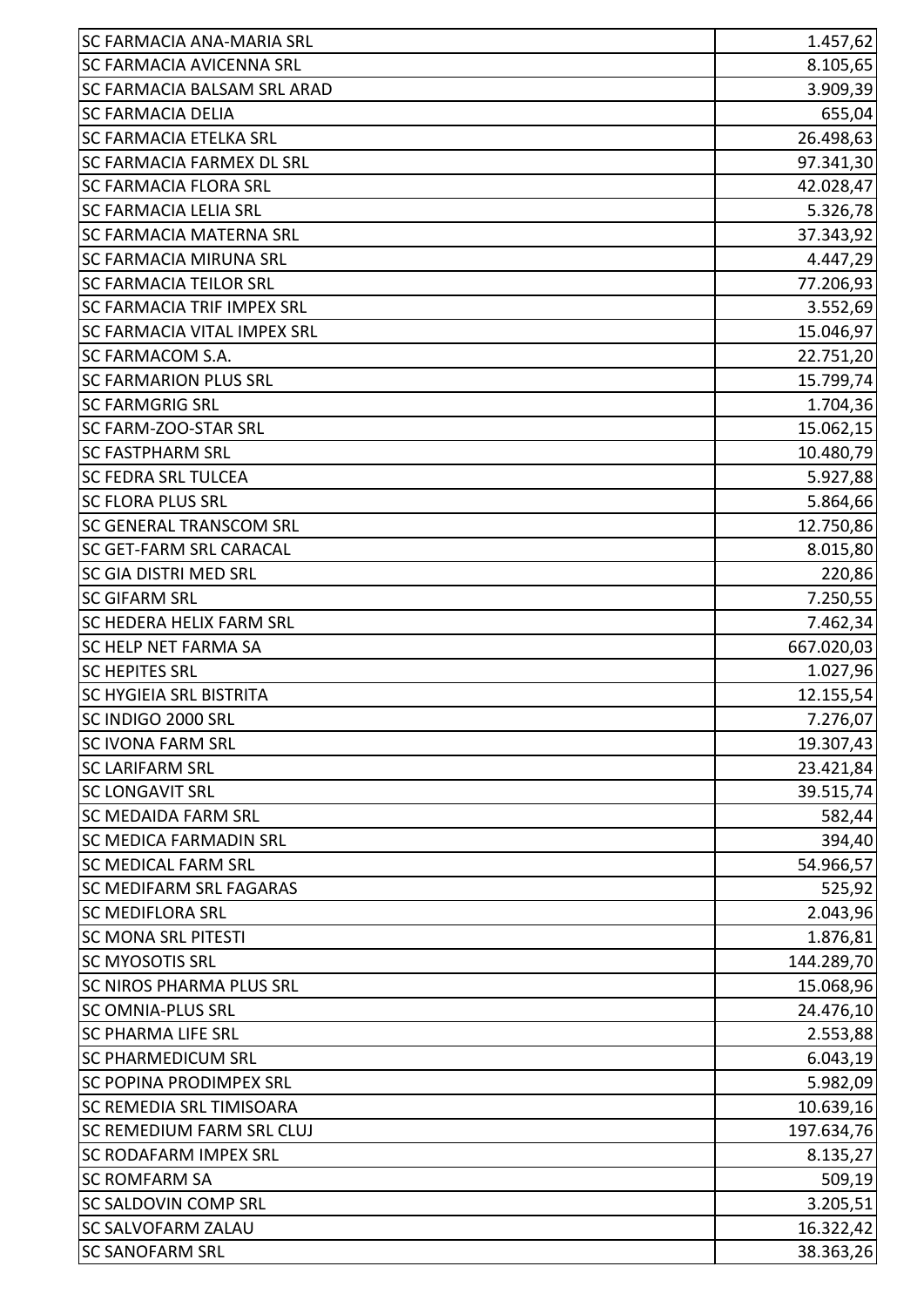| SC SENSIBLU S.R.L.                      | 537.543,43 |
|-----------------------------------------|------------|
| <b>SC SETI IMPEX SRL</b>                | 2.636,21   |
| <b>SC SIDEREA FARM SRL</b>              | 42.426,09  |
| <b>SC SINAPIS SRL ARAD</b>              | 27.979,61  |
| <b>SC SPERANTA SRL</b>                  | 5.855,82   |
| <b>SC TEAHA FARM SRL</b>                | 24.262,12  |
| <b>SC TEOFARM SRL</b>                   | 1.400,41   |
| <b>SC TEOSAN SRL</b>                    | 11.435,05  |
| <b>SC TINOS FARM SRL</b>                | 103.979,83 |
| <b>SC UMAVET SRL</b>                    | 4.165,04   |
| SC VIOFARM SRL BOTOSANI                 | 413,82     |
| SCARLAT GENERAL CONSULTING S.R.L.       | 12.569,79  |
| <b>SF. MARIA SRL</b>                    | 269,25     |
| SIGMAFARM S.R.L.                        | 5.735,74   |
| SMC ORGANIC FARM S.R.L. / FARMACIA DONA | 76.650,61  |
| SOFIAFARM SRL                           | 7.414,87   |
| <b>SPRING FARM S.R.L.</b>               | 77.134,50  |
| <b>STAR FARM</b>                        | 4.587,35   |
| <b>STRASOF TRADING SRL</b>              | 16.061,10  |
| <b>TOMIS FARM SRL</b>                   | 16.752,38  |
| <b>TUSAN PHARM S.R.L.</b>               | 51.342,62  |
| <b>URGENT FARM</b>                      | 638.197,63 |
| VAFLOMIA                                | 5.881,42   |
| <b>VALYFARM SRL</b>                     | 139.522,53 |
| VEKALMAR PHARMACIE'S S.R.L.             | 6.742,46   |
| VIA SANA SRL                            | 785,85     |
| <b>VIAFARM</b>                          | 2.296,67   |
| VICTORIA VISOI S.R.L.                   | 1.458,05   |
| VILEUS MED COM SRL                      | 41.837,35  |
| <b>VITALOGY SRL</b>                     | 3.090,78   |
| <b>WESTRA INTERNATIONAL SRL</b>         | 2.086,44   |
| <b>WORLD TRADE PHARMA SRL</b>           | 4.588,89   |

## **2.) Medicamente cu si fara contributie personala - cost volum-rezultat**

| <b>Denumire furnizor</b>         | Valoare    |
|----------------------------------|------------|
| <b>LAVIRA TRANSPORT SRL</b>      | 93.401,88  |
| MED-SERV UNITED SRL              | 46.700,94  |
| S.C. FARMACEUTICA ARGESFARM S.A. | 58.019,61  |
| S.C. FARMACIA ACSADEMIA S.R.L.   | 443.662,62 |
| S.C. FARMACIA PISCULUI S.R.L     | 93.401,88  |
| S.C. FARMACIA VIVIANA S.R.L.     | 420.308,46 |
| S.C. VITAFARM PLUS S.R.L.        | 373.607,52 |
| S.C. VITAL FARM S.R.L.           | 404.029,58 |
| S.C.CLUB CAFE GALA S.R.L.        | 677.167,32 |
| <b>SC HELP NET FARMA SA</b>      | 280.205,47 |
| <b>VALYFARM SRL</b>              | 46.700,94  |

**3.) Medicamente cu si fara contributie personala - cost volum**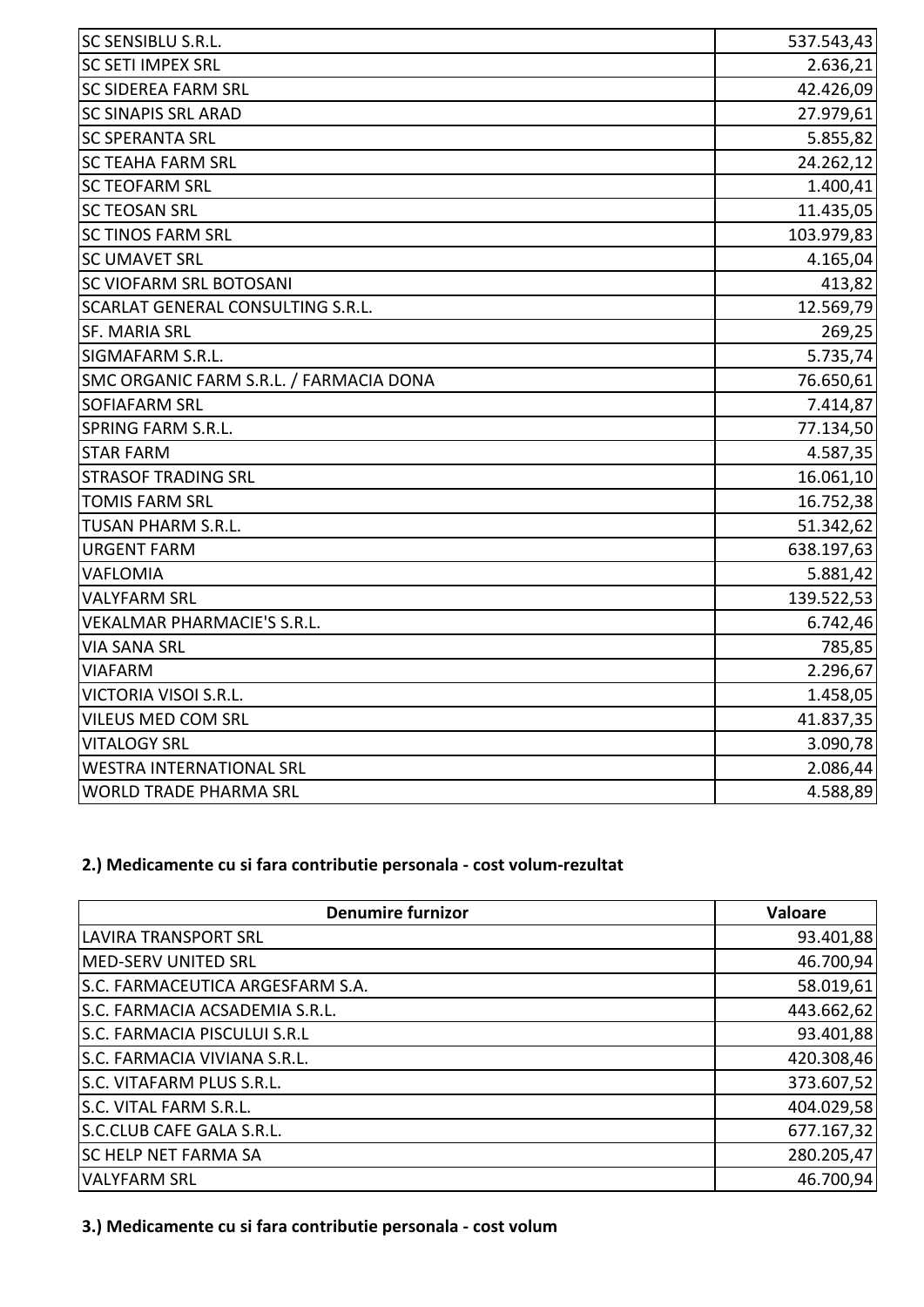| <b>Denumire furnizor</b>              | Valoare   |
|---------------------------------------|-----------|
| A&B PHARM CORPORATION S.A             | 326,78    |
| <b>ABIES ALBA FARM SRL</b>            | 653,56    |
| <b>ACTFARM</b>                        | 1.307, 12 |
| ALZA COMIMPEX S.R.L.                  | 653,56    |
| <b>BIOMEDICA SRL</b>                  | 653,56    |
| <b>CATENA ASTERFARM SRL</b>           | 653,56    |
| <b>CATENA COMFARM SRL</b>             | 653,56    |
| <b>CORINDALIS SRL</b>                 | 653,56    |
| <b>DUCFARM</b>                        | 653,56    |
| <b>ECCOFARM NOU SRL</b>               | 326,77    |
| <b>ELEN FARM 41 SRL</b>               | 326,78    |
| <b>ELLA - ROSE FARM SRL</b>           | 326,78    |
| <b>ESCULAP S.R.L.</b>                 | 326,78    |
| FARMACEUTICA REMEDIA SA               | 326,78    |
| FARMACIA BUCURESTI TEHNOPLUS FARM SRL | 54.943,40 |
| <b>FARMACIA FORTE VITA FARM</b>       | 326,78    |
| <b>FARMACIA HELP FARM SRL</b>         | 980,34    |
| FARMACIA INA IMPEX PLUS S.R.L.        | 326,78    |
| <b>FARMACIA M SRL</b>                 | 653,56    |
| <b>FARMACIA REVITALIA SRL</b>         | 326,78    |
| <b>FARMACIA UNICA SRL</b>             | 326,77    |
| <b>FARMAVITA</b>                      | 326,78    |
| <b>FARMELIA SRL</b>                   | 326,78    |
| <b>FARMIMPEX SRL</b>                  | 326,78    |
| <b>HELEN - FARM S.R.L.</b>            | 653,56    |
| <b>HELLICONIA SRL</b>                 | 326,78    |
| <b>HYGEA SRL</b>                      | 1.633,90  |
| <b>IDEA MED SRL</b>                   | 326,78    |
| <b>IEZER FARM SRL</b>                 | 1.633,85  |
| <b>ILIRIA SERV SRL</b>                | 326,78    |
| <b>JENI-PHARM SRL BUZAU</b>           | 326,78    |
| KARIM PHARM/DERYYFARM KARIM           | 653,56    |
| LARA FARM                             | 1.960,68  |
| <b>LAVIRA TRANSPORT SRL</b>           | 4.248,14  |
| <b>LIMA FARM SRL</b>                  | 653,56    |
| MEDIMFARM TOPFARM SA                  | 980,34    |
| MED-SERV UNITED SRL                   | 1.307, 12 |
| <b>MIOSOTIS PLUS SRL</b>              | 1.307, 12 |
| <b>NATURA SRL</b>                     | 653,56    |
| <b>NEED FARM SRL</b>                  | 653,56    |
| NICORA COMPANY SRL                    | 326,78    |
| NOVOFARM S.R.L.                       | 326,78    |
| PHARMACIA A.D.M. 2000 S.R.L.          | 875,30    |
| <b>REMIRO FARM SRL</b>                | 326,78    |
| S.C METAFARM S.R.L.                   | 980,34    |
| S.C. ALMA MATER FARMACIE S.R.L.       | 653,56    |
| S.C. APOTECA FARMACIE S.R.L.          | 326,78    |
| S.C. ATMAN PROD COM S.R.L.            | 326,78    |
| S.C. BIOS-FARM S.R.L.                 | 326,78    |
| S.C. CHRIS PHARMA S.R.L.              | 653,56    |
|                                       |           |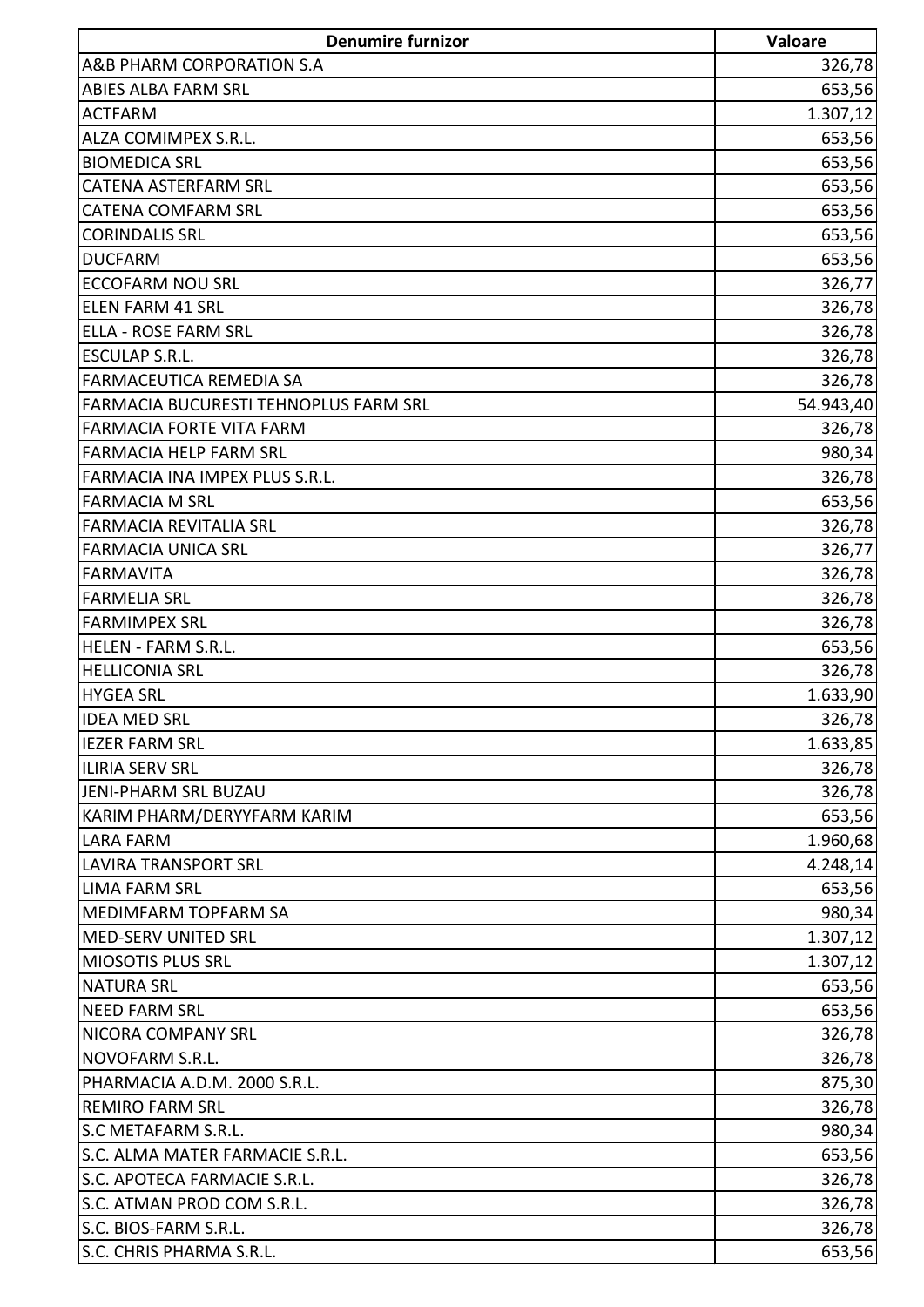| S.C. DERYYFARM 2000 S.R.L.<br>653,56<br>S.C. DEXTER INVEST S.R.L.<br>326,78<br>S.C. FARM MOND S.R.L.<br>326,78<br>4.248,14<br>S.C. FARMACIA BAJAN S.R.L.<br>326,78<br>S.C. FARMACIA BARNA S.R.L.<br>326,78<br>490,17<br>S.C. FARMACIA SFINTA ECATERINA S.R.L.<br>326,78<br>980,34<br>2.287,46<br>S.C. FARMACIA VIVIANA S.R.L.<br>653,56<br><b>S.C. FARMALEX S.R.L</b><br>653,56<br>S.C. GEDEON RICHTER FARMACIA S.A<br>1.633,90<br>326,78<br>S.C. HIPOCRAT-PLUS S.R.L.<br>S.C. HYPERICI S.R.L.<br>1.307, 12<br>S.C. IATROFARM S.R.L.<br>326,78<br>S.C. JOJOFARM S.R.L.<br>980,34<br><b>S.C. LIBRO PHARMA SRL</b><br>1.633,90<br>S.C. MAGIC FARM S.R.L.<br>326,78<br>S.C. MASTER FARM S.R.L<br>326,78<br>S.C. MEDICA FARM S.R.L.<br>1.307,12<br>S.C. MINERVA FARMACIE S.R.L.<br>326,78<br>S.C. MINI-FARM SRL<br>1.633,90<br>326,78<br>S.C. PLESEA MOCANU SANTEFARM S.R.L.<br>S.C. RADIX PHARMA S.R.L.<br>326,78<br>S.C. REDFARM S.R.L.<br>326,78<br>S.C. ROM FARM CRIS S.R.L.<br>326,78<br>326,78<br>S.C. ROM-DIGI-FARM S.R.L<br>12.090,86<br>S.C. SALVATOR<br>1.307, 12<br>163,39<br>S.C. VIOFARM S.R.L.<br>51.022,04<br>S.C.BALSAM S.R.L.<br>1.307, 12<br>S.C.CLUB CAFE GALA S.R.L.<br>3.267,80<br>326,78<br>S.C.FARM IMPLANT IMPORT-EXPORT S.R.L.<br>980,34<br>S.C.FARMACIA TREI F S.R.L.<br>326,78<br>326,78<br>1.307, 12<br>S.C.OPTI FARM S.R.L.<br>653,56<br>S.C.PHARMACON MEDATENA S.R.L.<br>326,78<br>980,34<br>326,78<br>S.C.Z FARM S.R.L.<br>980,34<br>SAMI IMPEX 94 S.R.L.<br>980,34<br><b>SC A&amp;A LONGAVIT SRL IASI</b><br>326,78<br>1.307,12<br><b>SC AIS PHARMA S.R.L.</b><br>653,56 | S.C. CRAITA SILVA IMPEX S.R.L.    | 326,78    |
|------------------------------------------------------------------------------------------------------------------------------------------------------------------------------------------------------------------------------------------------------------------------------------------------------------------------------------------------------------------------------------------------------------------------------------------------------------------------------------------------------------------------------------------------------------------------------------------------------------------------------------------------------------------------------------------------------------------------------------------------------------------------------------------------------------------------------------------------------------------------------------------------------------------------------------------------------------------------------------------------------------------------------------------------------------------------------------------------------------------------------------------------------------------------------------------------------------------------------------------------------------------------------------------------------------------------------------------------------------------------------------------------------------------------------------------------------------------------------------------------------------------------------------------------------------------------------------------------------|-----------------------------------|-----------|
|                                                                                                                                                                                                                                                                                                                                                                                                                                                                                                                                                                                                                                                                                                                                                                                                                                                                                                                                                                                                                                                                                                                                                                                                                                                                                                                                                                                                                                                                                                                                                                                                      |                                   |           |
|                                                                                                                                                                                                                                                                                                                                                                                                                                                                                                                                                                                                                                                                                                                                                                                                                                                                                                                                                                                                                                                                                                                                                                                                                                                                                                                                                                                                                                                                                                                                                                                                      |                                   |           |
|                                                                                                                                                                                                                                                                                                                                                                                                                                                                                                                                                                                                                                                                                                                                                                                                                                                                                                                                                                                                                                                                                                                                                                                                                                                                                                                                                                                                                                                                                                                                                                                                      |                                   |           |
|                                                                                                                                                                                                                                                                                                                                                                                                                                                                                                                                                                                                                                                                                                                                                                                                                                                                                                                                                                                                                                                                                                                                                                                                                                                                                                                                                                                                                                                                                                                                                                                                      | S.C. FARMACEUTICA ARGESFARM S.A.  |           |
|                                                                                                                                                                                                                                                                                                                                                                                                                                                                                                                                                                                                                                                                                                                                                                                                                                                                                                                                                                                                                                                                                                                                                                                                                                                                                                                                                                                                                                                                                                                                                                                                      |                                   |           |
|                                                                                                                                                                                                                                                                                                                                                                                                                                                                                                                                                                                                                                                                                                                                                                                                                                                                                                                                                                                                                                                                                                                                                                                                                                                                                                                                                                                                                                                                                                                                                                                                      |                                   |           |
|                                                                                                                                                                                                                                                                                                                                                                                                                                                                                                                                                                                                                                                                                                                                                                                                                                                                                                                                                                                                                                                                                                                                                                                                                                                                                                                                                                                                                                                                                                                                                                                                      | S.C. FARMACIA PISCULUI S.R.L      |           |
|                                                                                                                                                                                                                                                                                                                                                                                                                                                                                                                                                                                                                                                                                                                                                                                                                                                                                                                                                                                                                                                                                                                                                                                                                                                                                                                                                                                                                                                                                                                                                                                                      |                                   |           |
|                                                                                                                                                                                                                                                                                                                                                                                                                                                                                                                                                                                                                                                                                                                                                                                                                                                                                                                                                                                                                                                                                                                                                                                                                                                                                                                                                                                                                                                                                                                                                                                                      | <b>S.C. FARMACIA SIC VOLO SRL</b> |           |
|                                                                                                                                                                                                                                                                                                                                                                                                                                                                                                                                                                                                                                                                                                                                                                                                                                                                                                                                                                                                                                                                                                                                                                                                                                                                                                                                                                                                                                                                                                                                                                                                      | S.C. FARMACIA TEI S.R.L.          |           |
|                                                                                                                                                                                                                                                                                                                                                                                                                                                                                                                                                                                                                                                                                                                                                                                                                                                                                                                                                                                                                                                                                                                                                                                                                                                                                                                                                                                                                                                                                                                                                                                                      |                                   |           |
|                                                                                                                                                                                                                                                                                                                                                                                                                                                                                                                                                                                                                                                                                                                                                                                                                                                                                                                                                                                                                                                                                                                                                                                                                                                                                                                                                                                                                                                                                                                                                                                                      |                                   |           |
|                                                                                                                                                                                                                                                                                                                                                                                                                                                                                                                                                                                                                                                                                                                                                                                                                                                                                                                                                                                                                                                                                                                                                                                                                                                                                                                                                                                                                                                                                                                                                                                                      |                                   |           |
|                                                                                                                                                                                                                                                                                                                                                                                                                                                                                                                                                                                                                                                                                                                                                                                                                                                                                                                                                                                                                                                                                                                                                                                                                                                                                                                                                                                                                                                                                                                                                                                                      |                                   |           |
|                                                                                                                                                                                                                                                                                                                                                                                                                                                                                                                                                                                                                                                                                                                                                                                                                                                                                                                                                                                                                                                                                                                                                                                                                                                                                                                                                                                                                                                                                                                                                                                                      |                                   |           |
|                                                                                                                                                                                                                                                                                                                                                                                                                                                                                                                                                                                                                                                                                                                                                                                                                                                                                                                                                                                                                                                                                                                                                                                                                                                                                                                                                                                                                                                                                                                                                                                                      |                                   |           |
|                                                                                                                                                                                                                                                                                                                                                                                                                                                                                                                                                                                                                                                                                                                                                                                                                                                                                                                                                                                                                                                                                                                                                                                                                                                                                                                                                                                                                                                                                                                                                                                                      |                                   |           |
|                                                                                                                                                                                                                                                                                                                                                                                                                                                                                                                                                                                                                                                                                                                                                                                                                                                                                                                                                                                                                                                                                                                                                                                                                                                                                                                                                                                                                                                                                                                                                                                                      |                                   |           |
|                                                                                                                                                                                                                                                                                                                                                                                                                                                                                                                                                                                                                                                                                                                                                                                                                                                                                                                                                                                                                                                                                                                                                                                                                                                                                                                                                                                                                                                                                                                                                                                                      |                                   |           |
|                                                                                                                                                                                                                                                                                                                                                                                                                                                                                                                                                                                                                                                                                                                                                                                                                                                                                                                                                                                                                                                                                                                                                                                                                                                                                                                                                                                                                                                                                                                                                                                                      |                                   |           |
|                                                                                                                                                                                                                                                                                                                                                                                                                                                                                                                                                                                                                                                                                                                                                                                                                                                                                                                                                                                                                                                                                                                                                                                                                                                                                                                                                                                                                                                                                                                                                                                                      |                                   |           |
|                                                                                                                                                                                                                                                                                                                                                                                                                                                                                                                                                                                                                                                                                                                                                                                                                                                                                                                                                                                                                                                                                                                                                                                                                                                                                                                                                                                                                                                                                                                                                                                                      |                                   |           |
|                                                                                                                                                                                                                                                                                                                                                                                                                                                                                                                                                                                                                                                                                                                                                                                                                                                                                                                                                                                                                                                                                                                                                                                                                                                                                                                                                                                                                                                                                                                                                                                                      |                                   |           |
|                                                                                                                                                                                                                                                                                                                                                                                                                                                                                                                                                                                                                                                                                                                                                                                                                                                                                                                                                                                                                                                                                                                                                                                                                                                                                                                                                                                                                                                                                                                                                                                                      |                                   |           |
|                                                                                                                                                                                                                                                                                                                                                                                                                                                                                                                                                                                                                                                                                                                                                                                                                                                                                                                                                                                                                                                                                                                                                                                                                                                                                                                                                                                                                                                                                                                                                                                                      |                                   |           |
|                                                                                                                                                                                                                                                                                                                                                                                                                                                                                                                                                                                                                                                                                                                                                                                                                                                                                                                                                                                                                                                                                                                                                                                                                                                                                                                                                                                                                                                                                                                                                                                                      |                                   |           |
|                                                                                                                                                                                                                                                                                                                                                                                                                                                                                                                                                                                                                                                                                                                                                                                                                                                                                                                                                                                                                                                                                                                                                                                                                                                                                                                                                                                                                                                                                                                                                                                                      |                                   |           |
|                                                                                                                                                                                                                                                                                                                                                                                                                                                                                                                                                                                                                                                                                                                                                                                                                                                                                                                                                                                                                                                                                                                                                                                                                                                                                                                                                                                                                                                                                                                                                                                                      |                                   |           |
|                                                                                                                                                                                                                                                                                                                                                                                                                                                                                                                                                                                                                                                                                                                                                                                                                                                                                                                                                                                                                                                                                                                                                                                                                                                                                                                                                                                                                                                                                                                                                                                                      | S.C. S.I.E.P.C.O.F.A.R. S.A.      |           |
|                                                                                                                                                                                                                                                                                                                                                                                                                                                                                                                                                                                                                                                                                                                                                                                                                                                                                                                                                                                                                                                                                                                                                                                                                                                                                                                                                                                                                                                                                                                                                                                                      |                                   |           |
|                                                                                                                                                                                                                                                                                                                                                                                                                                                                                                                                                                                                                                                                                                                                                                                                                                                                                                                                                                                                                                                                                                                                                                                                                                                                                                                                                                                                                                                                                                                                                                                                      |                                   |           |
|                                                                                                                                                                                                                                                                                                                                                                                                                                                                                                                                                                                                                                                                                                                                                                                                                                                                                                                                                                                                                                                                                                                                                                                                                                                                                                                                                                                                                                                                                                                                                                                                      | S.C. VITAL FARM S.R.L.            |           |
|                                                                                                                                                                                                                                                                                                                                                                                                                                                                                                                                                                                                                                                                                                                                                                                                                                                                                                                                                                                                                                                                                                                                                                                                                                                                                                                                                                                                                                                                                                                                                                                                      |                                   |           |
|                                                                                                                                                                                                                                                                                                                                                                                                                                                                                                                                                                                                                                                                                                                                                                                                                                                                                                                                                                                                                                                                                                                                                                                                                                                                                                                                                                                                                                                                                                                                                                                                      |                                   |           |
|                                                                                                                                                                                                                                                                                                                                                                                                                                                                                                                                                                                                                                                                                                                                                                                                                                                                                                                                                                                                                                                                                                                                                                                                                                                                                                                                                                                                                                                                                                                                                                                                      | S.C.ELENFARM S.R.L.               |           |
|                                                                                                                                                                                                                                                                                                                                                                                                                                                                                                                                                                                                                                                                                                                                                                                                                                                                                                                                                                                                                                                                                                                                                                                                                                                                                                                                                                                                                                                                                                                                                                                                      |                                   |           |
|                                                                                                                                                                                                                                                                                                                                                                                                                                                                                                                                                                                                                                                                                                                                                                                                                                                                                                                                                                                                                                                                                                                                                                                                                                                                                                                                                                                                                                                                                                                                                                                                      |                                   |           |
|                                                                                                                                                                                                                                                                                                                                                                                                                                                                                                                                                                                                                                                                                                                                                                                                                                                                                                                                                                                                                                                                                                                                                                                                                                                                                                                                                                                                                                                                                                                                                                                                      | S.C.HIPOCRAT 2 S.R.L.             |           |
|                                                                                                                                                                                                                                                                                                                                                                                                                                                                                                                                                                                                                                                                                                                                                                                                                                                                                                                                                                                                                                                                                                                                                                                                                                                                                                                                                                                                                                                                                                                                                                                                      | S.C.MEDSANTIF PLUS S.R.L.         |           |
|                                                                                                                                                                                                                                                                                                                                                                                                                                                                                                                                                                                                                                                                                                                                                                                                                                                                                                                                                                                                                                                                                                                                                                                                                                                                                                                                                                                                                                                                                                                                                                                                      |                                   |           |
|                                                                                                                                                                                                                                                                                                                                                                                                                                                                                                                                                                                                                                                                                                                                                                                                                                                                                                                                                                                                                                                                                                                                                                                                                                                                                                                                                                                                                                                                                                                                                                                                      |                                   |           |
|                                                                                                                                                                                                                                                                                                                                                                                                                                                                                                                                                                                                                                                                                                                                                                                                                                                                                                                                                                                                                                                                                                                                                                                                                                                                                                                                                                                                                                                                                                                                                                                                      | S.C.RETRO BUTIQUE SAMANTHA S.R.L. |           |
|                                                                                                                                                                                                                                                                                                                                                                                                                                                                                                                                                                                                                                                                                                                                                                                                                                                                                                                                                                                                                                                                                                                                                                                                                                                                                                                                                                                                                                                                                                                                                                                                      |                                   |           |
|                                                                                                                                                                                                                                                                                                                                                                                                                                                                                                                                                                                                                                                                                                                                                                                                                                                                                                                                                                                                                                                                                                                                                                                                                                                                                                                                                                                                                                                                                                                                                                                                      |                                   |           |
|                                                                                                                                                                                                                                                                                                                                                                                                                                                                                                                                                                                                                                                                                                                                                                                                                                                                                                                                                                                                                                                                                                                                                                                                                                                                                                                                                                                                                                                                                                                                                                                                      | <b>SC 2NA FARM SRL</b>            |           |
|                                                                                                                                                                                                                                                                                                                                                                                                                                                                                                                                                                                                                                                                                                                                                                                                                                                                                                                                                                                                                                                                                                                                                                                                                                                                                                                                                                                                                                                                                                                                                                                                      |                                   |           |
|                                                                                                                                                                                                                                                                                                                                                                                                                                                                                                                                                                                                                                                                                                                                                                                                                                                                                                                                                                                                                                                                                                                                                                                                                                                                                                                                                                                                                                                                                                                                                                                                      |                                   |           |
|                                                                                                                                                                                                                                                                                                                                                                                                                                                                                                                                                                                                                                                                                                                                                                                                                                                                                                                                                                                                                                                                                                                                                                                                                                                                                                                                                                                                                                                                                                                                                                                                      | <b>SC ALCRIS FARM SRL</b>         |           |
|                                                                                                                                                                                                                                                                                                                                                                                                                                                                                                                                                                                                                                                                                                                                                                                                                                                                                                                                                                                                                                                                                                                                                                                                                                                                                                                                                                                                                                                                                                                                                                                                      | <b>SC ANCA FARM SRL</b>           | 1.307, 12 |
| 980,34                                                                                                                                                                                                                                                                                                                                                                                                                                                                                                                                                                                                                                                                                                                                                                                                                                                                                                                                                                                                                                                                                                                                                                                                                                                                                                                                                                                                                                                                                                                                                                                               | <b>SC ARCATIM SA TIMISOARA</b>    |           |